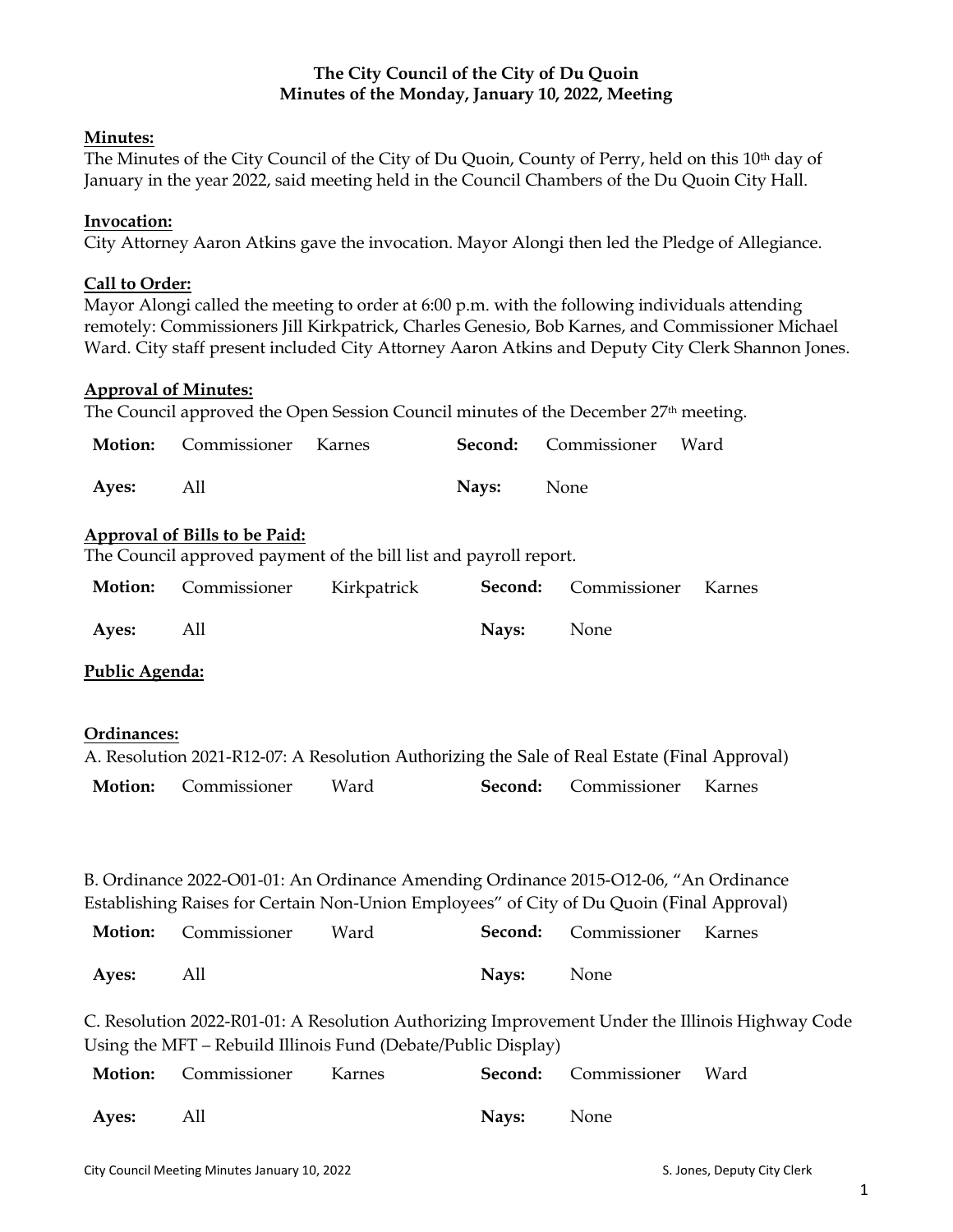|                                                                                                                                                                                                                                           |              |                                                                           |         |              | D. Resolution 2022-R01-02: A Resolution Authorizing Awarding Bid and Authorizing Bid and Notice to |  |  |  |
|-------------------------------------------------------------------------------------------------------------------------------------------------------------------------------------------------------------------------------------------|--------------|---------------------------------------------------------------------------|---------|--------------|----------------------------------------------------------------------------------------------------|--|--|--|
|                                                                                                                                                                                                                                           |              | Proceed for Wastewater Treatment Plant Clarifiers (Debate/Public Display) |         |              |                                                                                                    |  |  |  |
| Motion:                                                                                                                                                                                                                                   | Commissioner | Genesio                                                                   | Second: | Commissioner | Karnes                                                                                             |  |  |  |
| Ayes:                                                                                                                                                                                                                                     | All          |                                                                           | Nays:   | None         |                                                                                                    |  |  |  |
| E. Ordinance 2022-O01-02: An Ordinance Waiving Bidding Pursuant to Section 1-2-43 (B) of the<br>Ordinances of the City of Du Quoin (Debate/Public Display)                                                                                |              |                                                                           |         |              |                                                                                                    |  |  |  |
| Motion:                                                                                                                                                                                                                                   | Commissioner | Ward                                                                      | Second: | Commissioner | Karnes                                                                                             |  |  |  |
| Ayes:                                                                                                                                                                                                                                     | All          |                                                                           | Nays:   | None         |                                                                                                    |  |  |  |
| F. Ordinance 2022-O01-03: An Ordinance Accepting Proposal and Authorizing Contract with Graham's<br>Painting (Debate/Public Display)                                                                                                      |              |                                                                           |         |              |                                                                                                    |  |  |  |
| Motion:                                                                                                                                                                                                                                   | Commissioner | Kirkpatrick                                                               | Second: | Commissioner | Karnes                                                                                             |  |  |  |
| Ayes:                                                                                                                                                                                                                                     | All          |                                                                           | Nays:   | None         |                                                                                                    |  |  |  |
| G. Ordinance 2022-O01-04: An Ordinance Accepting Proposal and Authorizing Contract with Modern<br>Tile & Carpet (Debate/Public Display)                                                                                                   |              |                                                                           |         |              |                                                                                                    |  |  |  |
| Motion:                                                                                                                                                                                                                                   | Commissioner | Kirkpatrick                                                               | Second: | Commissioner | Karnes                                                                                             |  |  |  |
| Ayes:                                                                                                                                                                                                                                     | All          |                                                                           | Nays:   | None         |                                                                                                    |  |  |  |
| H. Resolution 2022-O01-03: A Resolution Amending the Budget of the Tax Increment Financing<br>Redevelopment Agreement with the Du Quoin Community Development Corporation Authorized by<br>Resolution 2020-R12-01 (Debate/Public Display) |              |                                                                           |         |              |                                                                                                    |  |  |  |
| Motion:                                                                                                                                                                                                                                   | Commissioner | Karnes                                                                    | Second: | Commissioner | Genesio                                                                                            |  |  |  |
| Ayes:                                                                                                                                                                                                                                     | All          |                                                                           | Nays:   | None         |                                                                                                    |  |  |  |

**Other Business:** None

## **Commissioner Comments:**

Atkins: Just want everyone to stay safe.

Genesio: Everyone to stay safe and Prayers to the D. Peradotto family, they lost a family member.

Karnes: Condolences to everyone.

Ward: Condolences to the D. Peradotto & the D. Toney family and hoping for the end to this virus.

Kirkpatrick: Everyone stay safe and Condolences to the families.